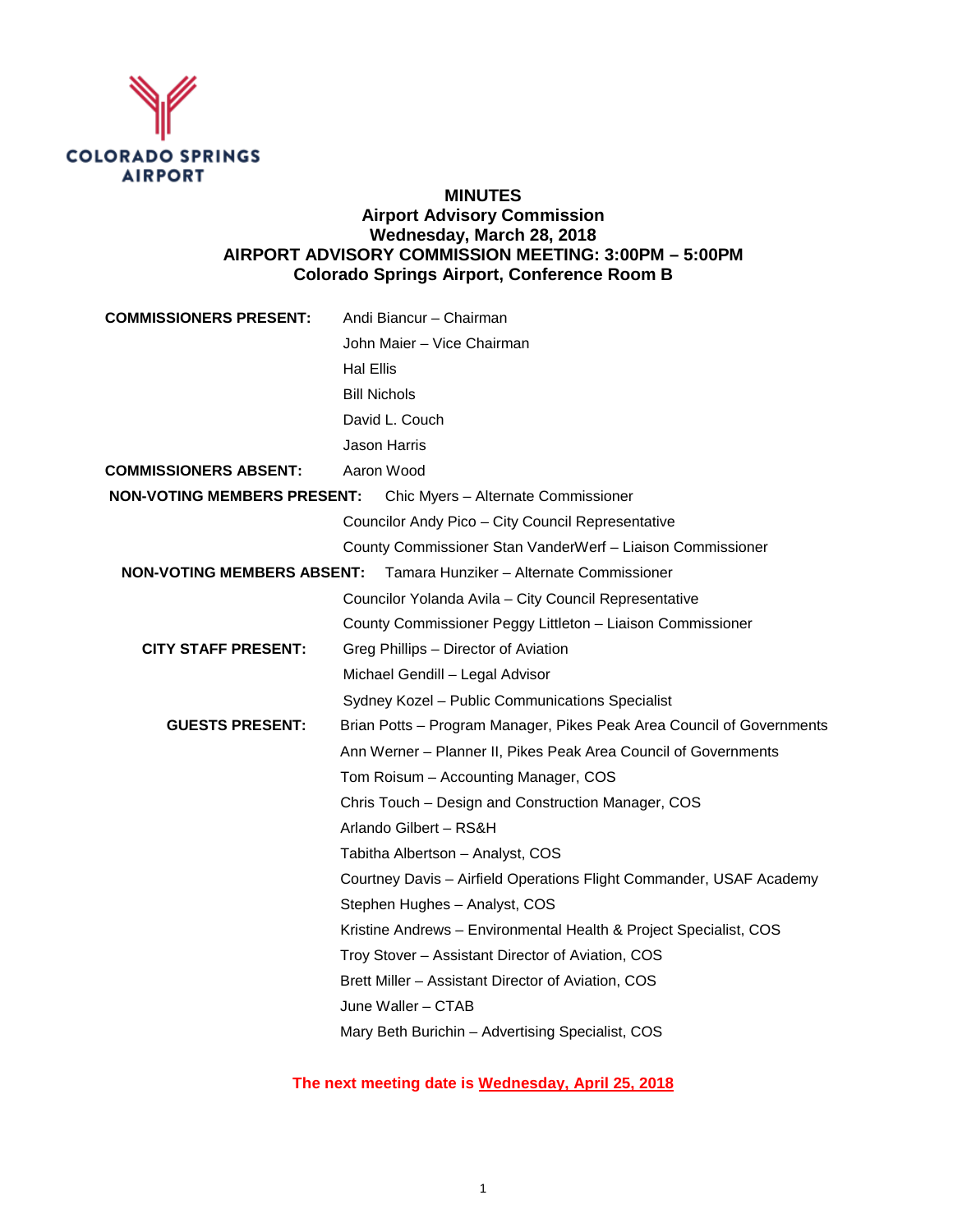### **II. APPROVAL OF THE FEBRUARY 28, 2018 MINUTES**

Commissioner Ellis commented that although the statement letter is eloquently written, and it reflects the sense of the advisory commission, it needs a more succinct with a clear introductory and conclusion, while including the overall purpose of the statement within the letter.

Commissioner Ellis suggested amending the introduction of the letter to include "We, the Colorado Springs Airport Advisory Commission, are concerned about encroachment, especially of residential housing areas near or inside of the safety and noise abatement zones of the Colorado Springs Airport. The Colorado Springs Airport represents a robust transportation hub, revenue generator, and job source for the citizens of Colorado Springs. Residential land use in close proximity threatens the wellbeing of that resource." Then, continue the letter as it was originally written. At the end of the letter, include: "In summary, our quest as the Airport Advisory Commission is to protect the sanctity of our airport and build on the positive aspects of a vital community resource. We implore the City Council and County Commissioners to keep the threat of encroachment in mind as they consider land use and zoning issues. We offer our services either as a review panel or as adjunct members of this city's various planning committees to advise and help protect this great Colorado Springs asset."

Commissioner Harris made a motion to accept the meeting minutes with Commissioner Ellis' amendment, and was seconded by Commissioner Ellis. **VOTE:** Approved (Unanimous).

Commissioner Nichols motions to take the memo as amended today, March 28, 2018, and have it become part of the meeting minutes from February 28, 2018, to express the intent and desires of the Commission, and was seconded by Commissioner Couch. **VOTE:** Approved (Unanimous).

Commissioner Couch discussed an additional amendment to the February 28, 2018 meeting minutes. Regarding the minutes from February 28, 2018 in section 8, the second statement: "UAS Colorado is in the process of creating a bill for unmanned aircraft component for public safety" is incorrect. Commissioner Couch wants to ensure the distinction that there is a bill that is getting ready to go through that State House for addressing unmanned aircraft by state legislators. Commissioner Couch updated the Commission that there are legislators in the process of creating an unmanned aircraft and public safety bill.

Commissioner Couch made a motion to approve the minutes with the amendment regarding a correction on UAS, and was seconded by Vice-Chairman Maier. **VOTE:** Approved (Unanimous)

## **III. INTRODUCTION OF GUESTS**

#### **IV. PUBLIC COMMENT**

None.

#### **V. NEW BUSINESS**

#### **A. Land Use Review – Kristine Andrews**

Airport staff reviewed and discussed seven (7) new land items in March 2018: one (1) item in the City and six (6) in the County.

Following discussion and recommendation of current land use items 1, 5, 6, and 7, Chairman Biancur proposed Land Use Items 2, 3, and 4 be addressed separately.

Commissioner Nichols motioned to accept Airport staff's no objection recommendation on land use items 1, 5, 6, and 7. The motion was seconded by Commissioner Harris. **VOTE**: Approved (Unanimous) **Land Use Item #2**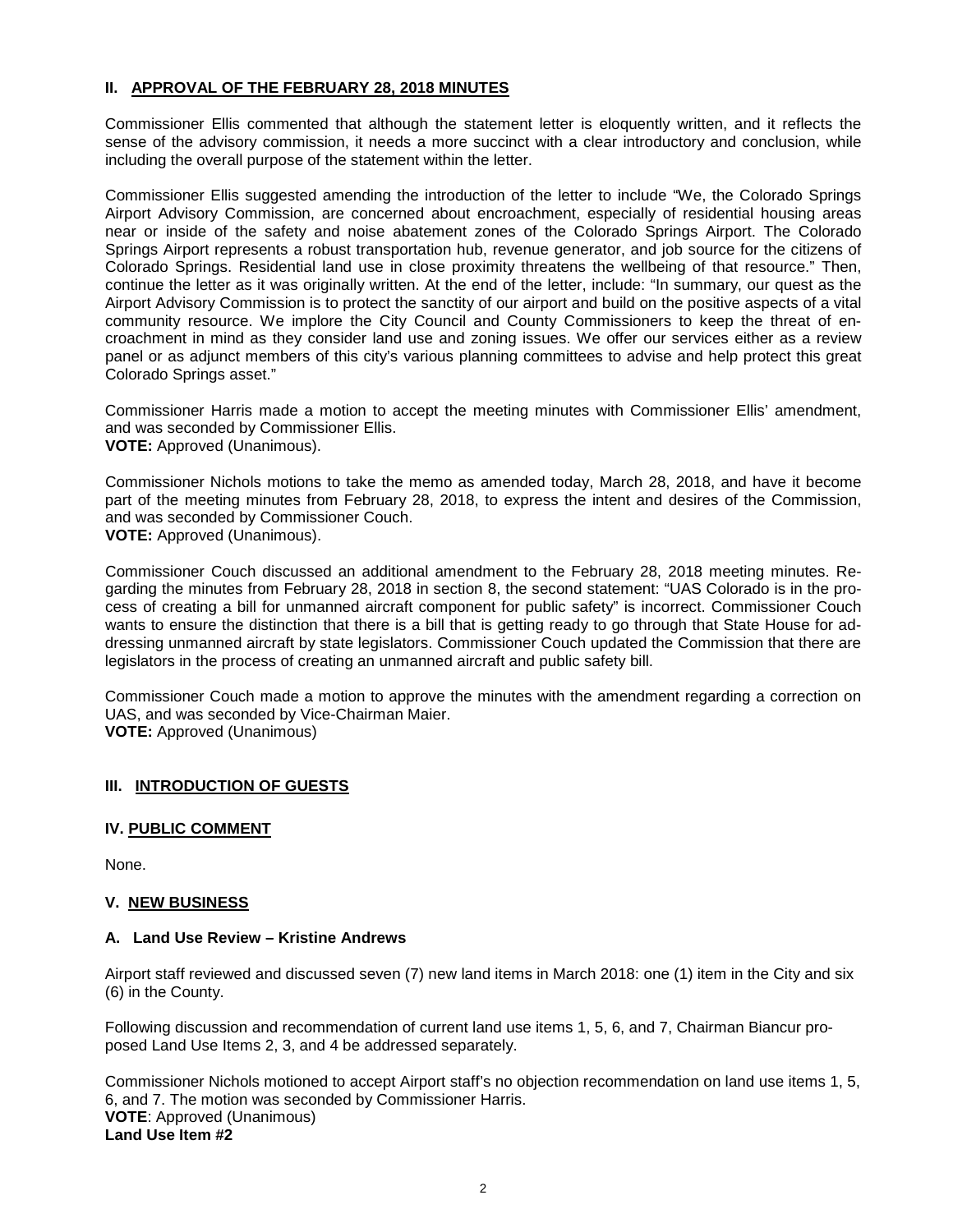Land Use Item #2 is a request by CPR Entitlement, LLC on behalf of Ranking Holdings LP for approval of the Springs East at Waterview rezone from A-5 (Agricultural) to CS (Commercial Services) for Parcel P-17 identified on the Waterview Sketch Plan. The property consists of 26.64 acres and is located southeast of the intersection of Bradley Road and Powers Boulevard.

The Springs East at Waterview preliminary plan and commercial development for this property was reviewed and approved by the Commission in February, 2018.

Vice-Chairman Maier stated that there was no avigation easement included on Land Use Item #2. Kris Andrews will include a request for an avigation easement on the Land Use Review Items #2.

Vice-Chairman Maier asked for clarification on Land Use Items 2, 3, and 4 regarding their location in APZ1. Kris Andrews confirmed that Land Use Item #2 is within APZ1 and that this area is in a county that is compatible with commercial use. Commissioner Maier reserves further questions for Land Use Items 3 and 4.

Chairman Biancur entertains a motion for approval, disapproval, or recommendations on Land Use Item #2. Commissioner Nichols makes a motion to approve Land Use Item #2 with the requirement of an Avigation Easement be included. The motion is seconded by Vice-Chairman Maier.

Vice-Chairman Maier asked for further clarification on Land Use Item #2. Kris Andrews confirmed that Land Use Item #2 and 3 are completely separate entities. **VOTE:** Approved (Unanimous)

#### **Land Use Item #3**

Land Use Item #3 is the Airport Advisory Commission's second review for approval of the Springs East at Waterview preliminary plan for 713 single-family lots on 168.61 acres and commercial development on 26.63 acres. This property is located southeast of the intersection of Bradley Road and Powers Boulevard.

This item was originally reviewed and tabled in November, 2017, and was reviewed and approved by the Commission in February, 2018.

Kris Andrews will add in an avigation easement requirement to Land Use Item #3.

Chairman Biancur requested clarification on Land Use Item #3. If Land Use Item #3 was approved in last month's AAC meeting, why is additional review needed? Kris Andrews explained that the County resubmitted the Land Use Item for review again due to its electronic process. The County resubmitted the preliminary plan and it went back to the Airport for approval. The Airport should not have to see Land Use Item #3 again because the avigation easement should have already been included last month. Kris Andrews will confirm that the avigation easement was included on last month's paperwork.

Chairman Biancur entertained a motion for approval with recommendations on Land Use Item #3.

Chairman Harris makes a motion to approve Land Use Item #3 with the recommendation that the airport ensures the avigation easement is included on Land Use Item #3 Additionally, the previous Commissioners' comments on Land Use Item #3 from the February, 2018, meeting still hold. The motion was seconded by Chairman Nichols.

Vice Chairman Maier asked whether it was the Airport's position that the Waterview land development was an encroachment on the Airport. Troy Stover stated he interpreted that to be the intention of the Commission during the February meeting.

Vice-Chairman Maier stated that discussions with Waterview's developers during the February Airport Advisory Meeting included discussions about the feasibility of developing written notification to potential buyers (prior to purchase) that the Waterview Development is in close proximity to the Colorado Springs Airport, and if applicable within an Accident Potential Zone as defined by the airport. The proposed notification should be in addition to any conditions placed on the property Deed, and should be a straightforward simple document which contains an acknowledgement from the buyer that the property being considered for purchase could be impacted by normal operations at the Colorado Springs Airport. The developer stated their willingness to discuss this proposal with airport staff moving forward.

Brian Potts from the JLUS sub-committee of the PPACG stated he could provide examples of airport impact notifications from other areas.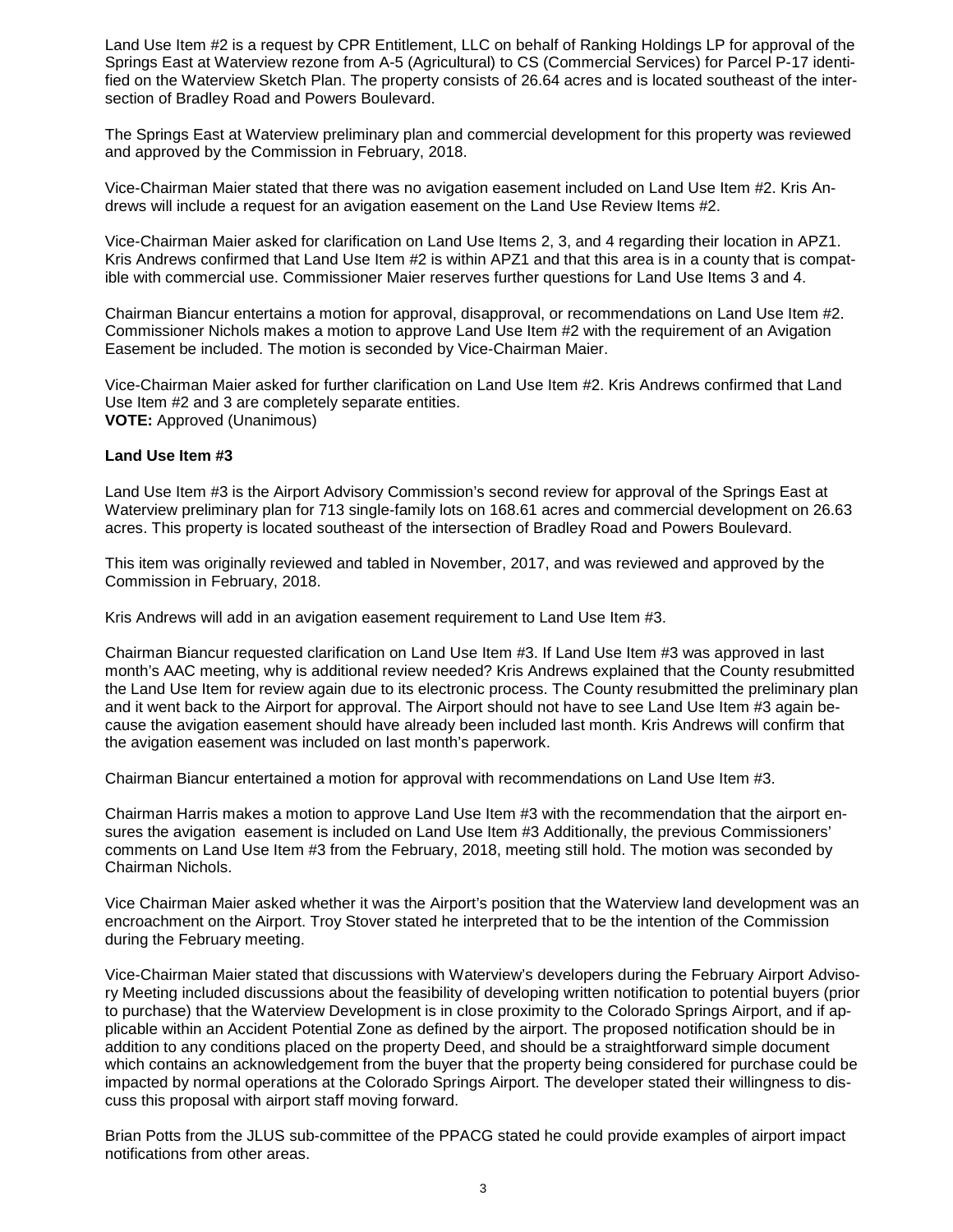Chairman Biancur states that we can't be myopic on noise issues in development areas near the airport; we need to look 5 to 10 years in the future and would like a notification that works beyond the deed of the house.

Commissioner Harris believes that it is clear that the AAC is trying to protect the airport but we also need to understand that those individuals who move into these homes are what is going to help us sustain the airport system. Let's make sure we have those two things identified. Next, we need to make sure that we don't keep this as a local issue, as pointed out by the joint land use individuals. We need to ensure that we bring in state legislators so that they are involved in this process and understand the economic impact the airport has, not just to Colorado Springs, not just to El Paso County, but to the state at large. Once that's understood, then we can begin looking at legal ramifications of some type of document that can be put into the closing. We, at this local level, do not have the ability to do that and create that impact. If we keep this as a local issue, changes won't happen as needed. This needs to be a state wide issue.

Vice-Commissioner Maier stated he believes a first step in moving the notification process forward is to gain the support of the County Commissioners and members of the City Council.

County Commissioner VanderWerf says that from the Commissioner's perspective, they have an enormous amount of latitude with regard to land use, a greater amount of latitude than the state has. At least from the County jurisdiction, they have to abide by state statute, but outside of statute, they can do just about anything. The Airport Advisory Commission can be the driving force behind change by coming up with a strategy and plan to engage the County, the City, and perhaps the state of Colorado.

Greg Phillips states that this would likely be considered a local land use issue by the FAA. If it is outside the physical boundaries of the land owned by the Airport and it doesn't impact the navigable airfield spaces, then it's purely a local land use issue. Greg Phillips suggests researching and finding letter templates from the project Councilor Pico mentioned to craft a letter and work with County Commissioners to potentially include for residential sales.

Commissioner Harris recommends a motion to approve Land Use Item #3 with the added avigation easement and verification that the easement was included.

Commissioner Harris will share his example from a realtor contact, which has a provision in the title work of the home to notify residents of noise in the area. A buyer would not see the title work until closing.

Commissioner Harris' motion is seconded by Commissioner Nichols. **VOTE:** Approved (Unanimous)

The Commissioner's intent is for the airport to provide an airport impact notification to any buyers that could be reasonably impacted by normal airport operations.

#### **Land Use Item #4**

Request by SWV, LLC on behalf of Frank W. Howard #2 Limited Partnership, LLP for approval for the revised Springs at Waterview Preliminary plan to allow for the development of 80 single-family lots. The property consists of 15.67 acres and is located north of Bradley Road, south of Powers Boulevard and east of Grinnell Boulevard. This is its second review.

Vice-Chairman Maier requested a correction to Land Use Item #4. The Land Use Item is located near 35L, not 35R. The Airport will correct the information on Land Use Item #4.

Vice-Chairman makes a motion to approve Land Use Item #4 and is seconded by Commissioner Nichols.

**VOTE:** Approved (Unanimous)

## **VI. STAFF REPORTS**

#### A. **Design and Construction** – Chris Touch

- Rehabilitate Taxiways G & Terminal Connectors Phase 2 (Design):
	- o Design has been completed.
	- o Bids are due March 28, 2018 with a 3Q, 2018 award.
- Wind Damage Terminal Roof Replacement :
	- o Construction is approximately 60% complete.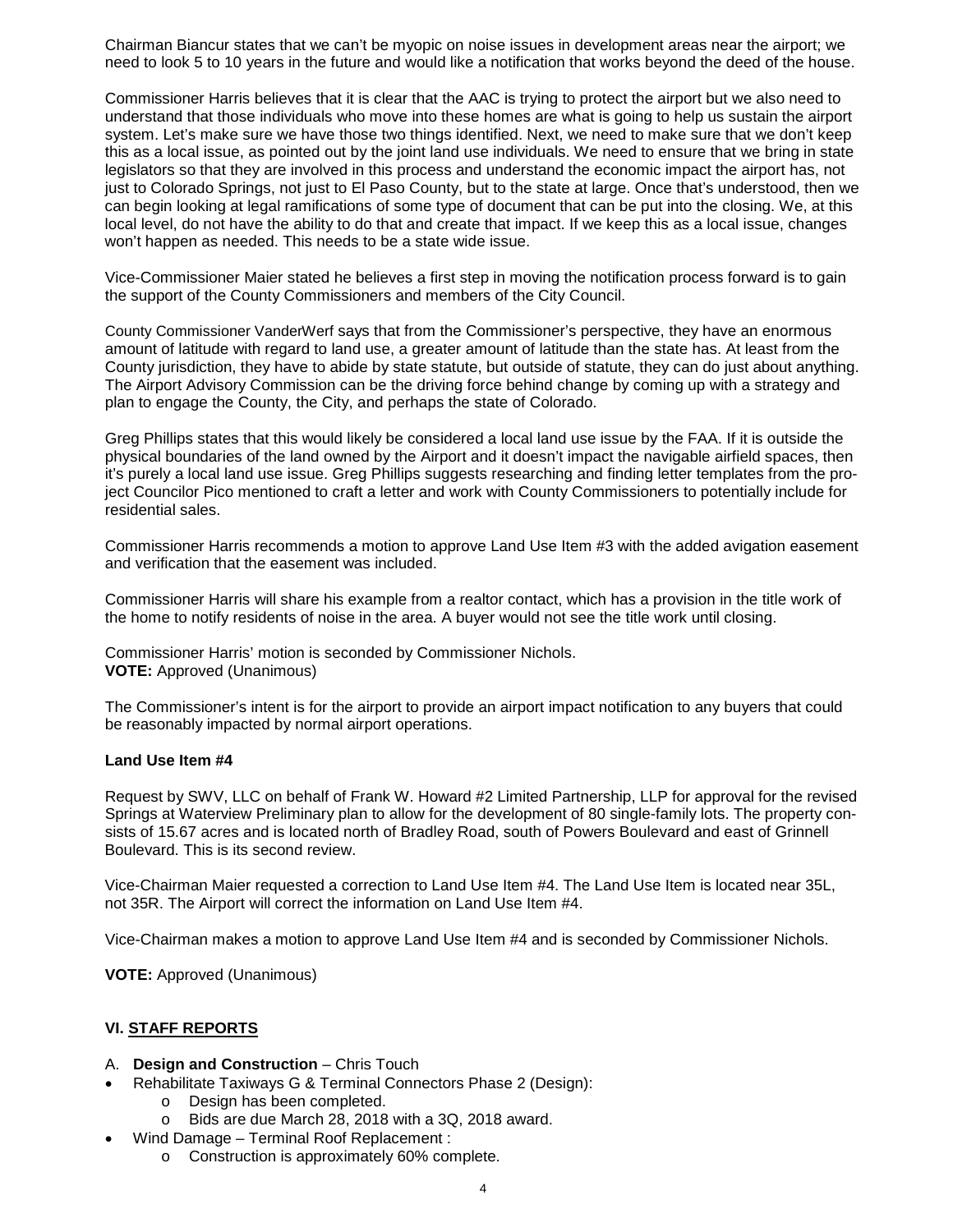- o Scheduled to complete May, 2018, weather permitting.
- $\circ$  Percentage of budget expended to date (67%) reflects payment for materials that have not been installed.
- West Side Lav Facility:
	- o Contract awarded to Sharp General Contractors
	- o Construction is scheduled to begin March 26, 2018 and complete May, 2018
- Rental Car Parking Lots and Valet Parking Lot Rehabilitation:
	- $\circ$  In 50% design phase service for the pavement rehabilitation of the car rental service centers (CFC funded) and valet parking lot (airport funded).
- Reconstruct Taxiways N & P from TW G to Terminal Apron & Rehabilitate Taxiway H from TW P to TW C – Construction:
	- o Construction has been shut down for the season and is scheduled to resume April 16, 2018.
- Valet Covered Parking Design/Construction:
	- o In design phase for 40 spaces of solar covered parking in the valet parking lot.
	- o Anticipate construction to begin August 2018.
- Chiller #1 Replacement:
	- o Due to a longer than expected lead time to manufacture the new chiller, it was agreed that the replacement will be put on hold until October, 2018. A partial notice to proceed has been approved to order the new chiller and complete pre-installation work.

## **B. Finance and Administration**

### **Finance Report(s): February 2018 –** Tom Roisum

Summaries of Total Revenues and Expenses for the month of February were provided and reviewed.

## **Traffic Report: January 2017 –** Stephen Hughes

A summary of passenger enplanements, seats and load factors for each airline was provided, along with a summary of aircraft operations. All monthly Traffic Reports are available at [https://www.flycos.com/monthly](https://www.flycos.com/monthly-traffic-reports)[traffic-reports.](https://www.flycos.com/monthly-traffic-reports)

### **C. Director's Report | Operations & Maintenance Report | Marketing Report –** Greg Phillips

Allegiant will withdraw service from COS on April 29, 2018.

The Airport met at the headquarters of United, American, and Delta over the last three months. to discuss potential route expansion. At this time, they all indicated they are happy with the loads on the current routes they have, but that they don't see adding additional service at this time.

- Operations and Maintenance Brett Miller
	- Bidding for shuttle buses for the Airport the airport has received bids and have issued a PO for five new shuttle buses. 3 buses will be ADA. 2 buses will be non-ADA. The buses are expected to arrive by early July, 2018.
	- o Airport contracted with a third party to update the Airport's escalator system. The project is expected to be started by the end of 2018.
	- o The reorganization of the Airport Communications Center, Operations, and Maintenance staff has been completed, including moving their physical offices.
- Business Troy Stover
	- o Awarded a contract for terminal modernization to DWL in Phoenix and HB&A in Colorado Springs.
	- $\circ$  The Airport is out to bid for its 10-year rental car agreement. The RFP is open. The Airport expects the new agreement to be in place by July 1, 2018.
	- o The Airport is in the process of hiring interviewing and hiring a company to update the Airport's I.T. Masterplan in order to identify and update the Airport's I.T. infrastructure, where necessary, and to plan for future needs.
	- o The Airport is close to completing the development plan for FedEx.
	- o Western LLC is starting utility work for the next 60,000 square foot hangar located west of Cutter's FBO. The development plan is nearing completion.
	- o The Airport reached an agreement with Enterprise Renal Car to take over one of the rental car ready return facilities. They will be occupying the old Advantage facility in the terminal. .